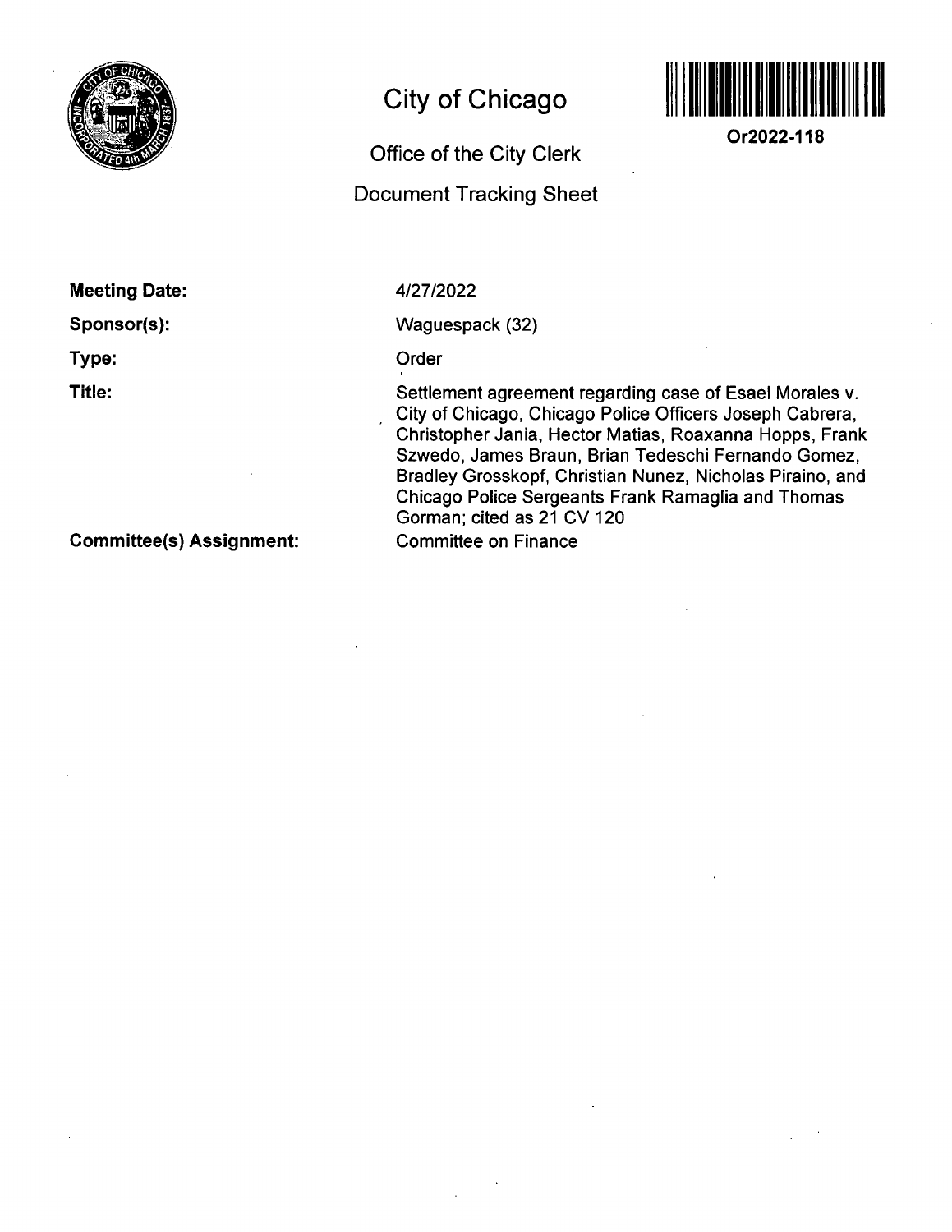Ordered, that the Corporation Counsel is hereby authorized and directed to enter into and execute a Settlement Agreement in thc following matter:

Esael Morales v. City of Chicago, Chicago Police Officers Joseph Cabrera, Christopher Jania. Hector Matias. Roxanna Hopps. Frank Szwedo, James Braun. Brian Tedeschi. Fernando Gomez. Bradley Grosskopf. Christian Nunez. Nicholas Piraino. and Chicago Police Sergeants Frank Ramaglia and Thomas Gorman: cited as 21 CV 120 (Northern District of 111.) J. Valdcrrama.

 $\ddot{\phantom{a}}$ 

in the amount of \$200,000.

 $\sim$   $\sim$ 

 $\frac{1}{2}$  .  $\frac{1}{2}$